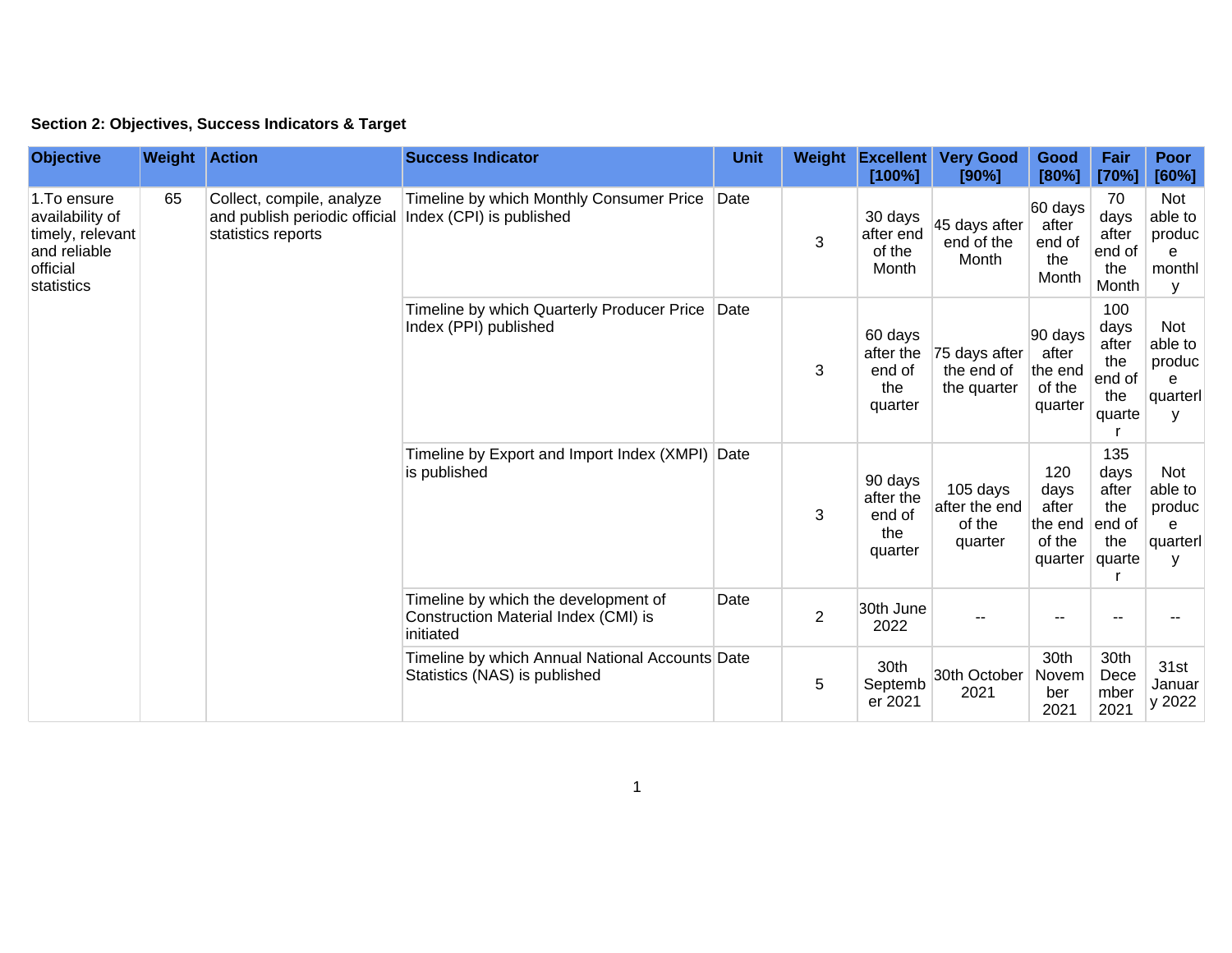| 1. To ensure<br>availability of<br>timely, relevant<br>and reliable<br>official<br>statistics | 65 | Collect, compile, analyze<br>and publish periodic official<br>statistics reports | Timeline by which the quarterly comparative Date<br>Socio-Economic Indicators (SEI) is<br>compiled and submitted          |      | $\overline{2}$ | 60 days<br>after end<br>of the<br>quarter | 75 days after<br>the end of<br>the quarter | 90 days<br>after<br>the end<br>of the<br>quarter | 100<br>days<br>after<br>the<br>end of<br>the<br>quarte | Not<br>able to<br>produc<br>e<br>quarterl<br>V |
|-----------------------------------------------------------------------------------------------|----|----------------------------------------------------------------------------------|---------------------------------------------------------------------------------------------------------------------------|------|----------------|-------------------------------------------|--------------------------------------------|--------------------------------------------------|--------------------------------------------------------|------------------------------------------------|
|                                                                                               |    |                                                                                  | Timeline by which the annual Statistical<br>Yearbook of Bhutan (SYB) and Bhutan at A<br>Glance (BAG) are published online | Date | 5              | 31st<br>October<br>2021                   | 30th<br>November<br>2021                   | 31st<br>Decem<br>ber<br>2021                     | 31st                                                   | 28th<br>Januar Februa<br>y 2022 ry 2022        |
|                                                                                               |    |                                                                                  | Timeline by which the Annual Dzongkhag<br>Statistics (ADS) and Dzongkhag at A<br>Glance (DAG) are published online        | Date | $\overline{2}$ | 30th<br>Novembe<br>r 2021                 | 31st<br>December<br>2021                   | 31st<br>January<br>2022                          | 28th<br>Febru<br>ary<br>2022                           | 31st<br>March<br>2022                          |
|                                                                                               |    |                                                                                  | Timeline by which Environmental Accounts<br>Statistics (EAS) is published                                                 | Date | 3              | 15 <sub>th</sub><br>October<br>2021       | 30th<br>November<br>2021                   | 31st<br>Decem<br>ber<br>2021                     | 15 <sub>th</sub><br>Januar<br>y 2022                   | 31st<br>Januar<br>y 2022                       |
|                                                                                               |    |                                                                                  | Timeline by which Vital Statistics Report<br>(VSR) is published                                                           | Date | 3              | 30th April<br>2022                        |                                            | 30th<br>May<br>2022                              | --                                                     | 30th<br>June<br>2022                           |
|                                                                                               |    | Conduct 2021 Agriculture<br>Survey (AS)                                          | Timeline by which 2021 AS report is<br>published                                                                          | Date | 8              | 30th May<br>2022                          | 10th June<br>2022                          | 20th<br>June<br>2022                             | 25th<br>June<br>2022                                   | 30th<br>June<br>2022                           |
|                                                                                               |    | Conduct 2021 Livestock<br>Census (LC)                                            | Timeline by which 2021 LC report is<br>published                                                                          | Date | 8              | 30th April<br>2022                        | 30th May<br>2022                           | 10th<br>June<br>2022                             | 20th<br>June<br>2022                                   | 30th<br>June<br>2022                           |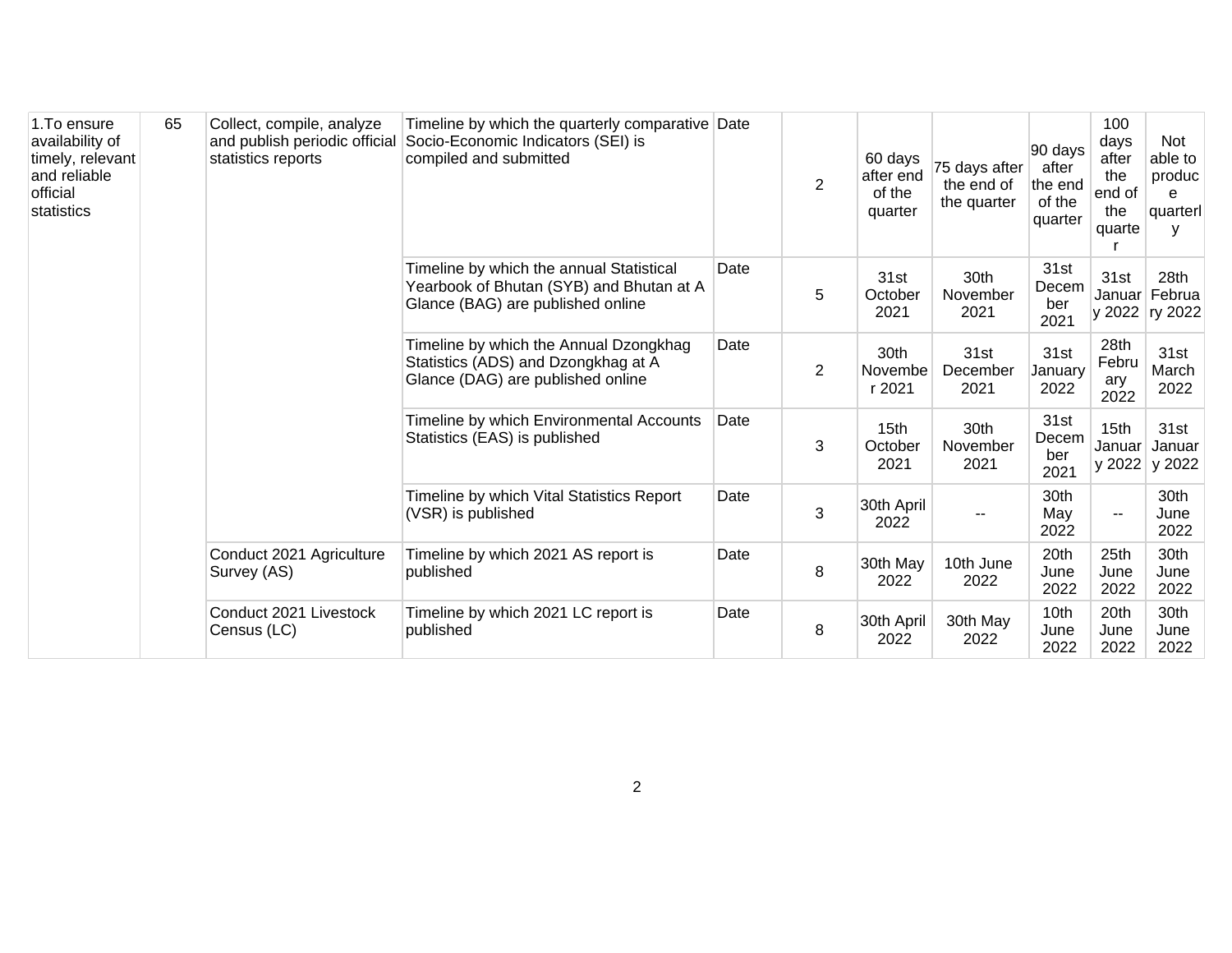| 1. To ensure<br>availability of<br>timely, relevant<br>and reliable<br>official<br>statistics | 65 | Survey (LFS)                                                                                                   | Conduct 2021 Labor Force Timeline by which 2021 LFS report is<br>published                                                                                       | Date | 8              | 30th April<br>2022      | 31st May<br>2022          | $- - -$                 |                              | 30th<br>June<br>2022         |
|-----------------------------------------------------------------------------------------------|----|----------------------------------------------------------------------------------------------------------------|------------------------------------------------------------------------------------------------------------------------------------------------------------------|------|----------------|-------------------------|---------------------------|-------------------------|------------------------------|------------------------------|
|                                                                                               |    | <b>Conduct Bhutan Living</b><br><b>Standard Survey (BLSS)</b>                                                  | Timline by which BLSS field enumeration is<br>completed                                                                                                          | Date | 10             | 31st May<br>2022        |                           | $---$                   |                              | 30th<br>June<br>2022         |
| 2. To<br>streamline and<br>institutionalize<br>standard data<br>collection<br>system          | 28 | Conduct consultation<br>workshop to harmonize<br>and consolidate SYB<br>tables and and associated<br>meta-data | Timeline by which the consultation<br>workshop is conducted to harmonize and<br>consolidate SYB tables and associated<br>meta-data                               | Date | 3              | 31st<br>August<br>2021  | 30th<br>September<br>2021 | 31st<br>October<br>2021 | 30th<br>Nove<br>mber<br>2021 | 31st<br>Decem<br>ber<br>2021 |
|                                                                                               |    | Assess and streamline<br>administrative data to<br>maximize its use for<br>statistical purposes                | Timeline by which priority sector<br>administrative data is assessed, improved<br>and data flow mechanism developed                                              | Date | 3              | 30th June<br>2022       |                           | $---$                   |                              |                              |
|                                                                                               |    | Database System                                                                                                | Develop National Statistical Timeline by which the National Statistical<br>Database System is developed, piloted in<br>two Dzongkhags and rollout plan developed | Date | 8              | 30th June<br>2022       |                           |                         |                              |                              |
|                                                                                               |    | Develop agricultural spatial<br>information and released<br>on time                                            | Timeline by which spatial information is<br>released                                                                                                             | Date | $\overline{2}$ | 30th May<br>2022        | 10th June<br>2022         | 20th<br>June<br>2022    | 25th<br>June<br>2022         | 30th<br>June<br>2022         |
|                                                                                               |    | Conduct listing and<br>mapping update for<br>Chiwogs                                                           | Timeline by which the listing and mapping<br>update is completed                                                                                                 | Date | 9              | 31st<br>January<br>2022 | 28th<br>February<br>2022  | 31st<br>March<br>2022   | 30th<br>April<br>2022        | 30th<br>June<br>2022         |